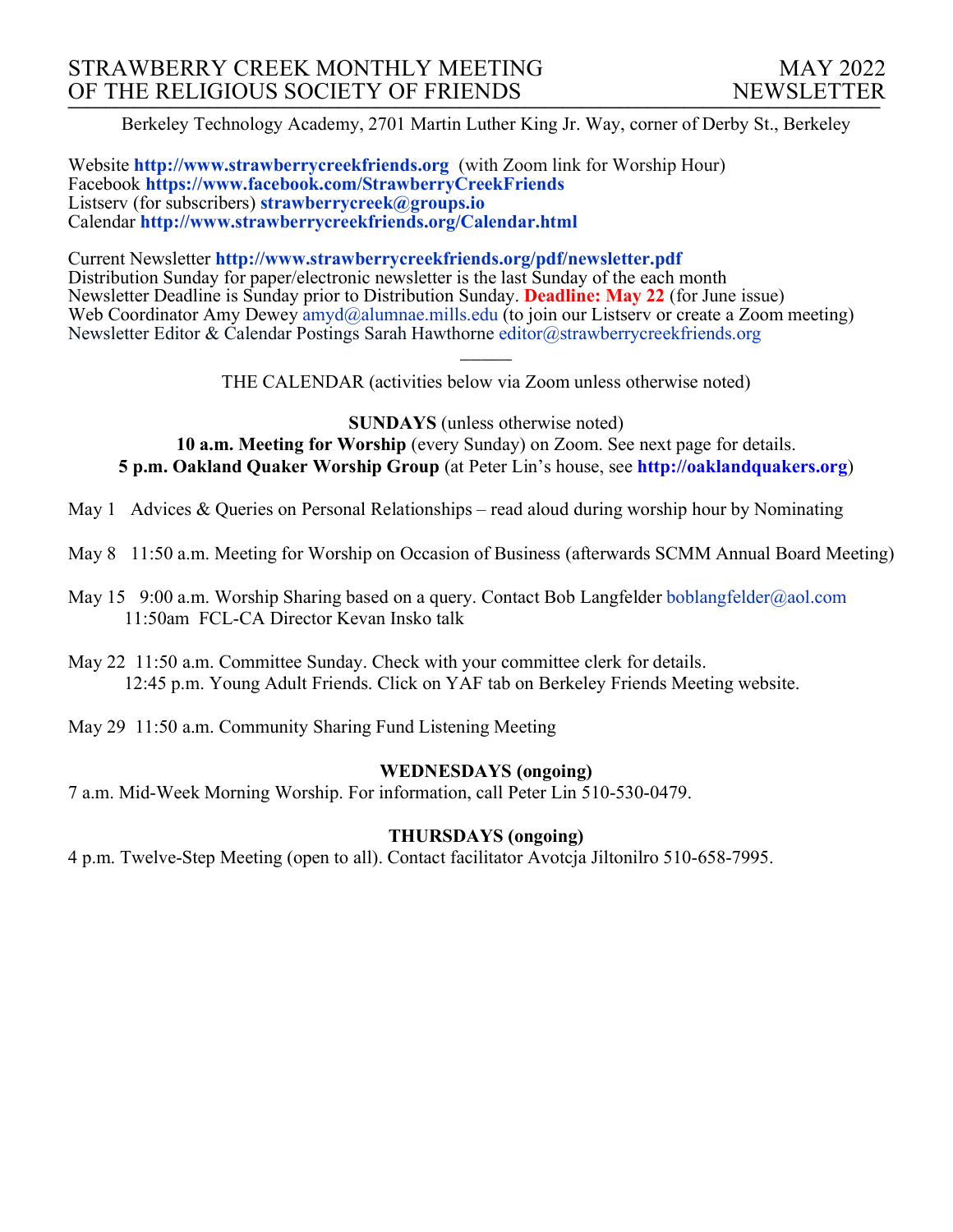# **Strawberry Creek Sunday Worship (Zoom)**

We meet for worship at 10am Sunday mornings via Zoom; link posted on SCMM home webpage **http://www.strawberrycreekfriends.org** The "Virtual Meeting Room" opens earlier at 9:30am. Our worship closes at 11am, followed by holding in the light those in need, announcements, and social time to share. Newcomers are invited to sign the Guest Book on our website homepage.

# **Oakland Quaker Worship Group - Sundays**

Sundays at 5pm the Oakland Quakers meet in person at the home of Peter Lin. Contact Peter or go to their website **http://oaklandquakers.org**

## **Berkeley Friends Meeting (BFM)**

The Zoom link for Sunday worship may be found online. **http://www.berkeleyfriendsmeeting.org**

## **Quaker Center Morning Worship (Zoom)**

Every morning (7:30-8am) Quaker Center Ben Lomond offers worship, and once a week it offers worship sharing (Wed at 10am). For these and other Quaker Center events, see **www.quakercenter.org**

### **Western North American Experiment w/Light**

At 6:30pm on the fourth Wednesday of every month, e.g., April 27, the Western North American Experiment with Light group meets on Zoom **https://us02web.zoom.us/j/6820730575** For more information, contact Barbara Birch.

### **College Park Quarterly Meeting May 13-15**

On the weekend of May 13-15, College Park Quarterly Meeting will take place both in person at Ben Lomond Quaker Center, and in a hybrid format on Zoom (Sat/Sun, not Friday). The theme is *How to remain centered in these troubled times, how to be brave, how to be helpful.* To register and/or the complete weekend schedule of events, go to **https://collegeparkquarterlymeeting.org**

### **Friendship Across Race & Class - Pendle Hill May 2 @4:30pm Pacific Time (free) Zoom**

Mary Norman and Wendy Sanford, co-creators of the book *These Walls Between Us: A Memoir of Friendship Across Race and Class*, will talk with K. Melchor Quick Hall. You are invited to reflect with them on how Quaker values might lead us to break down the institutional and cultural walls that continue to separate racial groups in the US. Registration required **https://pendlehill.org/events**

### **WALK FOR A BETTER WORLD**



## **CROP Hunger Walk - Sun May 1**

Berkeley CROP Hunger Walk returns with an actual walk on Sunday, May 1 at 1pm to raise money for hunger relief programs, both internationally and locally. 25% of donations go to local relief agencies such as Berkeley Food Pantry, Dorothy Day House, and Youth Spirit Artworks. The other 75% goes to Church World Service https://cwsglobal.org, which has been working to end hunger in the world since 1946. CWS has established the Ukraine Crisis Response fund..

Gather at St-Mary Magdalen Church, 2005 Berryman Street, Berkeley for a walk to south of campus and back. Or do the virtual walk. For more on joining the Berkeley Quakers team or donating https://events.crophungerwalk.org/2022/team/berke ley-quakers or contact Tom Yamaguchi, tomyamaguchi@mac.com, 510-548-5294.

## **Still got tread on your shoes?**

## **Support** *For a Better Future Pilgrimage* **(May 7)**

On Saturday May 7, at 6pm refreshments will kick off a benefit at St John's Presbyterian Church, 2727 College Ave, Berkeley, followed by a 7pm program. The event is to support the pilgrimage (May 28 - June 1) organized by Interfaith Movement for Human Integrity.

The purpose of the pilgrimage (already about 35 persons plan to go) is to transform incarceration systems by stopping at the seven ICE detention centers in California to gather in reflection, prayer, and action. These ICE facilities detain thousands of immigrants in California each year, separating families and loved ones from their communities. Immigration detention is unnecessary while local communities desperately need resources to support a thriving and sustainable future.

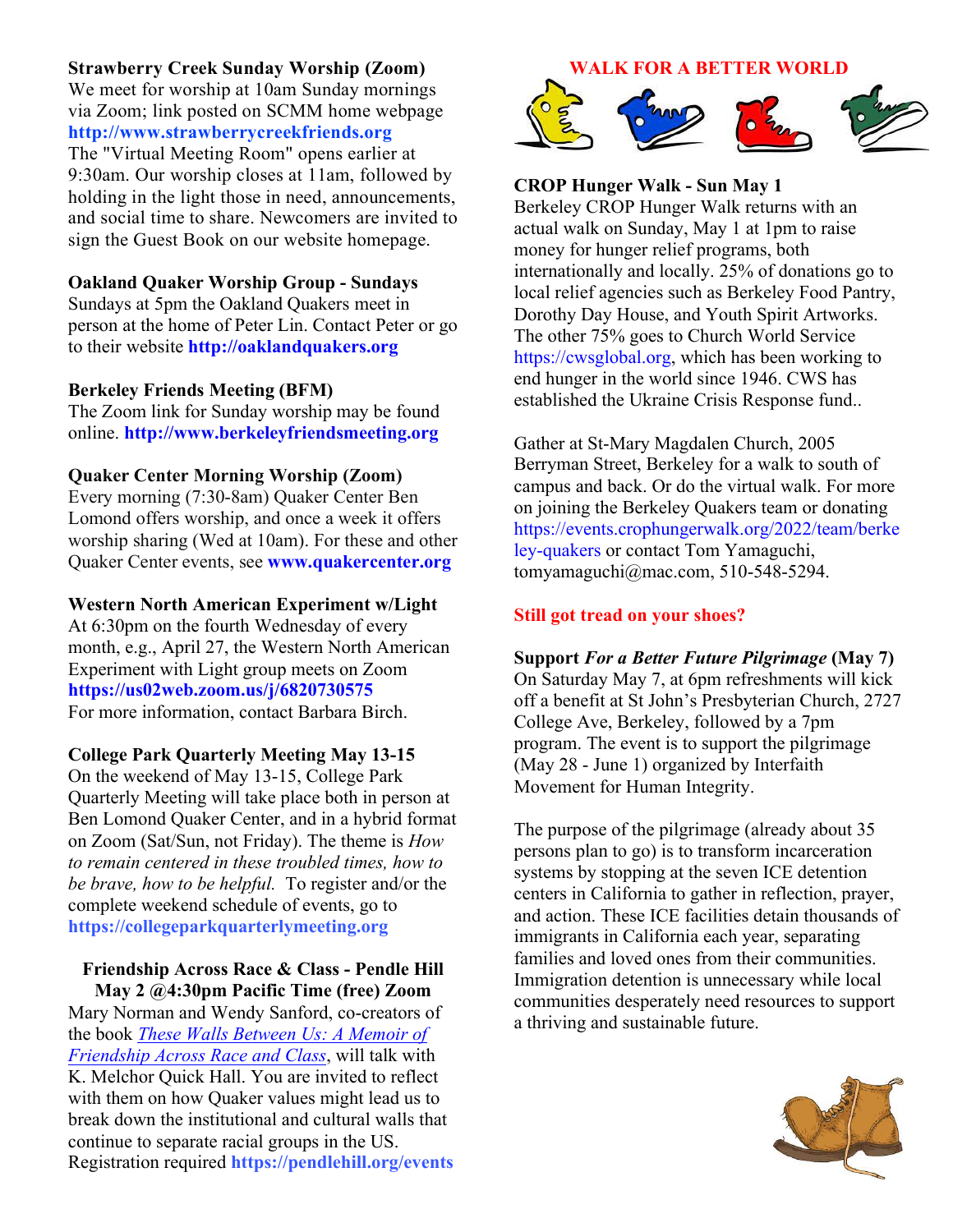# **SUMMER TIME and the LIVING is QUAKER**



# **Made in God's Green Image – five Thursdays (May 5- June 2)**

At 10am Thursdays (May 5 - June 2, 2022), Quaker Center Ben Lomond offers an opportunity to reflect on what Scriptures mean when describing humans as made in God's image. This program explores relevant Bible passages, celebrates nature, and reviews the science of climate change. Participants share thoughts and experiences around environmental issues, take steps toward climate mitigation and resilience, and finally, learn about creative solutions from around the world, including rural Honduras (where Sister Confianza lives), and the COP26 summit in Glasgow (where geoscience instructor Frank Granshaw was a Quaker Earthcare Witness observer). For more info and to register **http://www.quakercenter.org/programs**

# **Quaker Service & Art Camp (June 18 – 25)**

Rising fifth to ninth grades (ages 10-14) will learn about Quaker faith and practice, share time in nature, and build community through art and service, campfires, singing, games, and hiking. Young people can experience the remarkable redwoods of the Santa Cruz mountains. Campers will join camp staff as well as adult Friends for a week of experiencing Quaker community in nature to learn about diversity, resilience, stewardship and the power of community. Space is limited; reservations on a first come, first served basis. To register as a youth, or apply to serve as staff, go to **http://www.quakercenter.org**

# **Quaker Center Seeking Director-in-Residence**

Quaker Center is currently seeking two persons to serve as full-time, on-site Director and Associate Director, or Co-Directors. Compensation includes salary, housing in the beautiful Santa Cruz redwoods, utilities, and other benefits.. See **http://www.quakercenter.org/about-us/employment-opportunities**

**\_\_\_\_\_\_\_\_\_\_\_\_\_\_\_\_\_\_\_\_\_\_\_\_\_\_\_\_\_\_\_\_\_\_\_**



# **FGC Gathering July 3-9**

Friends General Conference 2022 Gathering will be held online July 3-9. Registration for the virtual Gathering will open in May. Under discernment: Young Adult and Youth (YAY!) *may* be held inperson for children, teens, young adults (under 36). For more, go to **https://www.fgcquaker.org Events are planned for Quakers of Color (only) https://www.fgcquaker.org/fgcprograms/thegathering/programs-and-events/events-forpeople-of-color-only/**

## **PacYM Summer Gathering July 22-27**

Friends of all ages from all corners (and inbetween) of our Pacific Yearly Meeting community are invited to gather July 22-27 either in person at Mount Madonna Center near Watsonville, or remotely, via Zoom, under the theme *Beloved Community. What Does it Mean to Belong? To Ourselves? To Each Other? To the Earth?* To read the Clerk's Call (on this theme) and for information, see **www.pacificyearlymeeting.org**

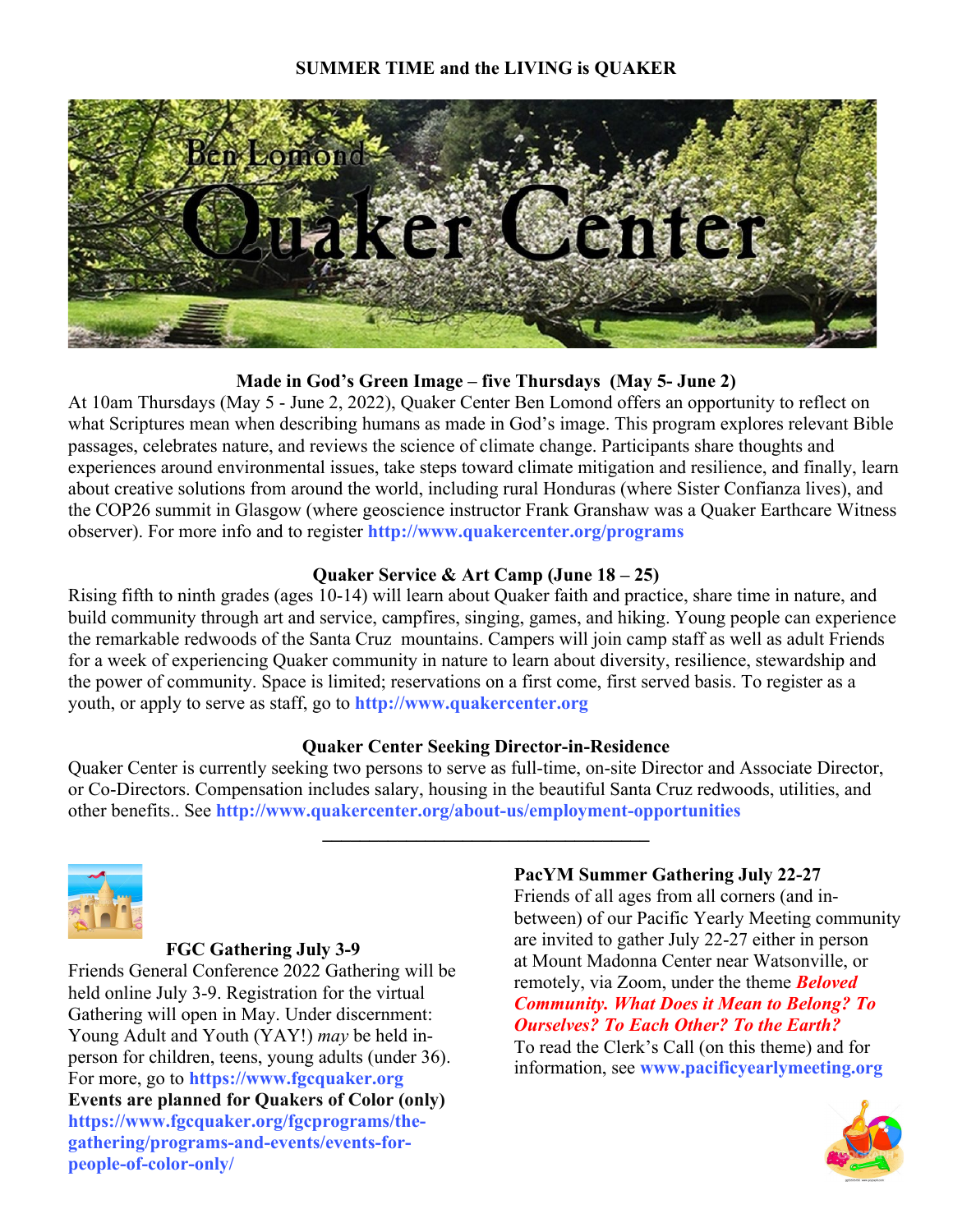# **Strawberry Creek Monthly Meeting Meeting for Worship on the Occasion of Business April 10, 2022 draft minutes**

*For review and approval at May 8, 2022, Meeting for Business*

Meeting for Business opened at 11:50 a.m. with silent worship and was conducted via Zoom. Elizabeth Moses Strain clerked the meeting. 33 Friends were present. Betsy Morris read the Worship and Ministry Committee's responses to the Advices and Queries on Peace. The Clerk reviewed the agenda, which was posted by the Recording Clerk to groups.io on April 8.

The Recording Clerk then read the March, 2022, minutes. The minutes were approved with two changes:

- Old Business: in the Care of the Meeting Committee's discussion about Lydia Bryans' membership transfer, Lydia's name was replaced with "Lydia Bryans and her family".
- New Business: in Worship and Ministry Committee's discussion of plan for resuming in-person meeting for worship, the sentence "Several Friends had concerns and questions" was added.

**Query -** The clerk read the query: "*We are reminded to consider how our work and decisions today support SCMM in becoming an actively anti-racist faith community."* 

# **Correspondence and Clerk's Business**

The clerk shared a thank you letter that the Meeting received for our annual contribution to Woolman at Sierra Friends Center. The clerk apologized that the Minute on the situation in Ukraine written by Berkeley Friends Meeting in February, and shared at the March business meeting, had not been successfully posted on groups.io. She said she would post it, as well as a similar Minute from Live Oak Meeting, reflecting that war has now broken out.

## **Old Business**

Michelle Bellows read the revised State of the Meeting Report, which has been seasoning since March. After the heading "Trepidation" was replaced with "Deep Concern" the report was approved.

Peace, Earthcare, and Social Witness Committee (Stephen McNeil) read the FCNL Legislative Priorities, incorporating changes suggested since March's business meeting. Revised recommendations were shared on groups.io April 9, with changes indicated by bold type. The document was approved for forwarding to FCNL.

Peace, Earthcare, and Social Witness Committee (Larry Strain) brought up the Quaker Institute for the Future epistle. The Meeting approved forwarding the epistle to Pacific Yearly Meeting for distribution.

Worship and Ministry Committee (Judith Schumacher Jennings) The reopening proposal, which incorporates feedback received since the March business meeting, was shared via groups.io on April 8. The guiding principles for the committee's deliberations are: moving at the speed of trust, providing equal access to everyone, and treasuring the vulnerable. Judith reiterated the need for volunteers to assist with preparation for in-person Meeting for Worship. Worship and Ministry Committee will replace the injunction for people who are sick to stay away from the in-person meeting with an appropriate list of symptoms. With that change, the Meeting approved the proposal. Lee Douglas asked to be recorded as standing aside.

Finance Committee (Nancy Wilkinson) recommended a modification of the 2022 budget to accommodate the technology needs of re-opening; \$5,000 will be added to the Ministry and Worship line in the budget, taken from the general surplus accumulated in 2021. Nancy shared the proposed revision via groups.io April 7. The Meeting approved the change.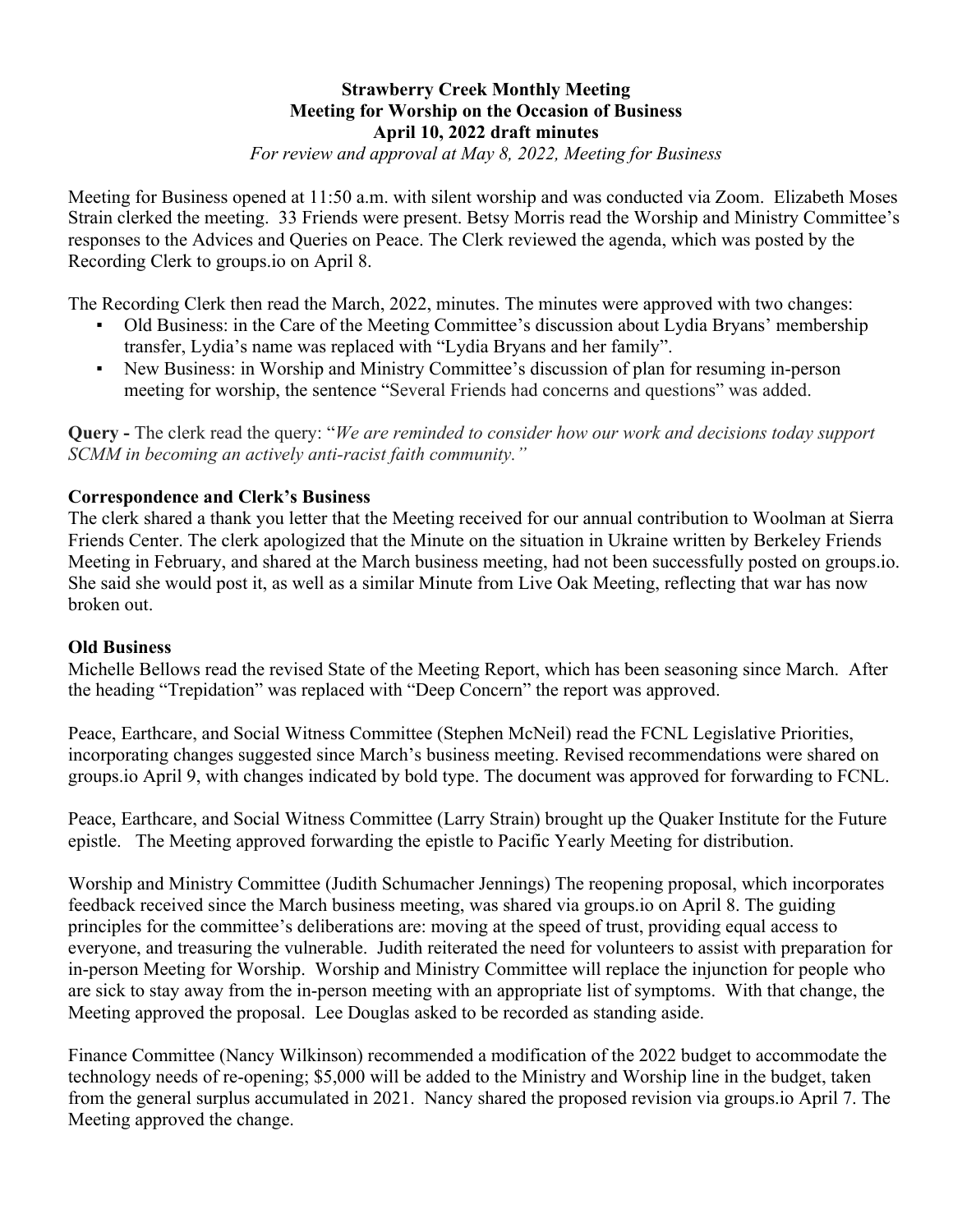## **New Business**

Nominating Committee (Susan Black) presented the Committee's slate of Strawberry Creek officers, representatives, and committee members for 2022-23. There are still some holes: needed are a co-clerk for Nominating Committee, a Librarian, two new members for Worship and Ministry, and one addition each to the Facilities and Finance Committees. Once we resume in-person meetings and the committee feels that serving food is appropriate, Loaves and Fishes will need more people. The proposed slate will be seasoned for a month, and will be shared via groups.io. Please contact the Nominating Committee if you have concerns about the slate, or would like to offer to fill one of those vacancies.

# **Reports**

Treasurer's report (Nancy Wilkinson) shared our financial situation as of March 31st. Line items for Community Sharing Fund and Western Friend subscription expenses will be added later. We are currently approximately \$7,000 in the hole, but that is typical for this time of year and not concerning.

Pacific Yearly Meeting (Philippa Barron) presented a report from PacYM Representative Committee Meeting. She read a quote from Laura Magnani, Presiding Clerk of PacYM.

"In this 2022, Pacific Yearly Meeting celebrates 75 years, adding to the many reasons that make this a Jubilee Year. I hope you will consider attending Annual Session this summer (22-27 July), which is being designed for both in-person and online participation. Join us in-person at Mount Madonna (near Watsonville) or online (via Zoom) to build, together, the Beloved Community. Our pay-as-led model encourages all Friends to attend Annual Session by lightening the financial burden. As an extra incentive for our youth and families to attend, we will not be asking for any financial contribution for Friends under 18. Look for more information in early May as we get ready to open registration for Annual Session."

Care of the Meeting Committee (Stephen McNeil) shared that the Committee is inquiring whether there is interest in a new group for discussions about issues related to aging. If you are interested, please contact Stephen.

**Query -** The Clerk invited us to contemplate the query: "*How did our work today support us in becoming an actively anti-racist faith community?*" One Friend expressed appreciation for Strawberry Creek members' openness to hearing when a hurt has happened. Another shared that she heard, in many of the reports, the occasion for opening to Spirit. We need to bring our brightest wisdom to a transition that will not be a return to what was previously familiar.

# **Announcements**

- Next Meeting for Business May 8th, 2022 at 11:50 a.m. Following business meeting, there will be an annual board meeting.
- Adult Ed Session on the Climate Crisis April 17, 2022 at 11:50 a.m. (Larry Strain).
- Listening Meeting on the Community Sharing Fund May 29, 2022 (Larry Strain).
- Pacific Yearly Meeting will be hybrid this year, at Mt. Madonna, July 22-27, 2022.
- FGC will be primarily online July 3-9<sup>th</sup>, 2022. Registration will open in mid-May (Michelle Bellows).

The Meeting closed with worship at 2:05 p.m.

Respectfully submitted, Elizabeth Moses Strain, Presiding Clerk Beth Wrightson, Alternate Clerk Paul Jolly, Recording Clerk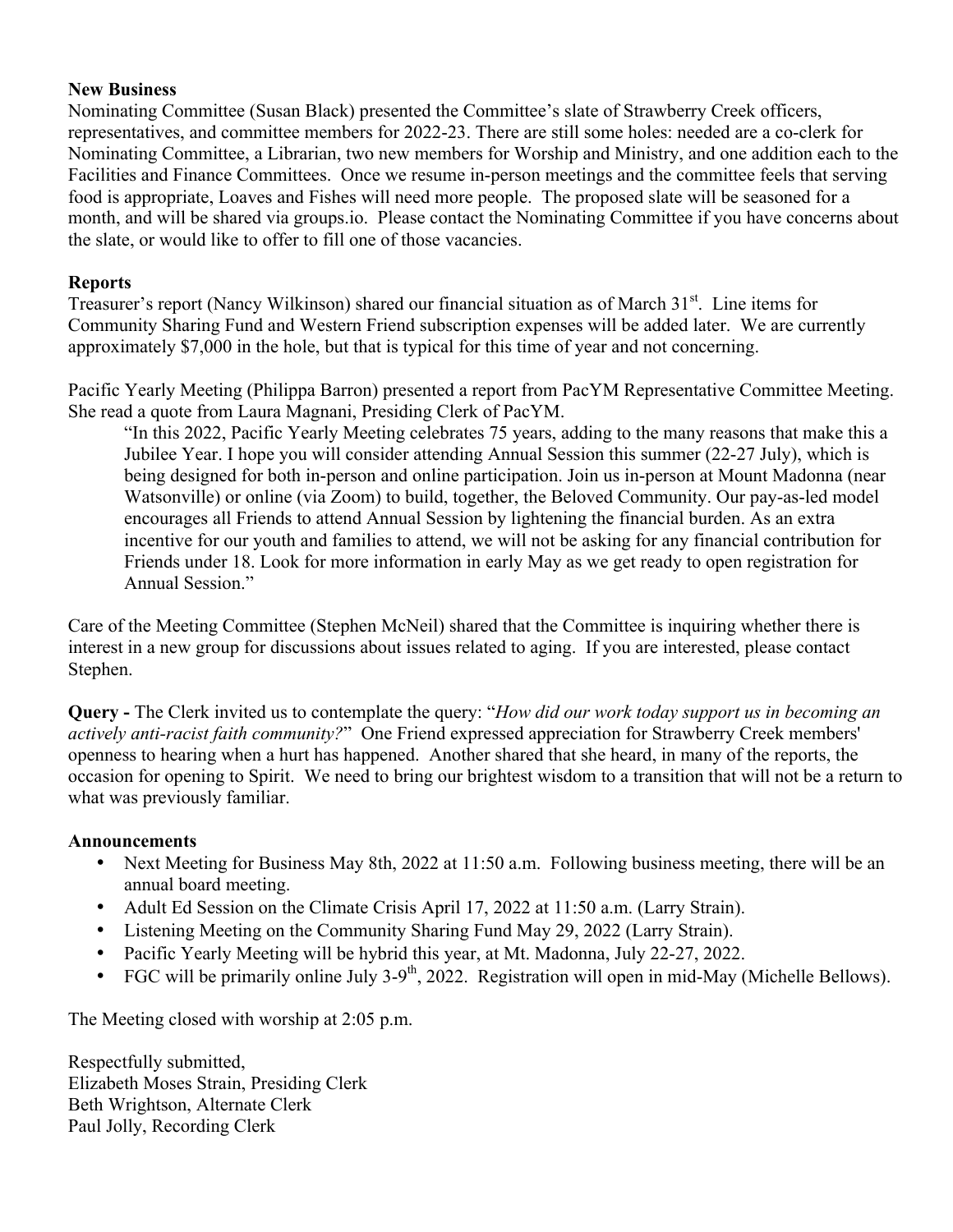

# **Reflections on Advices & Queries on Peace** *from Worship & Ministry*

Russia's war against Ukraine challenges the foundational Quaker testimony of peace. The war is unjust; every day we see images of its human suffering; and the Western response, while largely economic, is also supplying war materiel to Ukraine. Demonstrating for peace is a long-time Quaker practice, dating from, in most of our lifetimes, the American-Vietnam War, and the American wars in Iraq and Afghanistan. Quakers have long demonstrated for peace even in the face of our government's disdain. That disdain makes us wonder about the value of taking to the streets. Perhaps our best focus is on how we can help the people of Ukraine.

Certainly, our peace testimony is not for simple neutrality. We are not merely to refuse to pick up arms (nor do we carry, in the first place, swords to put down). We are to be witnesses in the world for peace and the non-violent resolution of conflicts. We recognize that violence in the world war arises from unjust circumstances and underlying structural violence.

Berkeley and Oakland have faced violence by farright groups and antifascist protestors. Friends have differed in our response to the use of force among protestors, between the police and protestors, and damage to property. More recently, the Black Lives Matter movement has raised awareness of the ongoing harms caused by police violence against Black community members.

George Lakey reminds us that demonstrations of nonviolence, even when people are defending themselves against armies, have long term value - they are just as likely to succeed as violent resistance, and they also create new skills to create a society that uses less violence toward children, strangers, and all living beings.

Part of structural violence is the violence done to the planet during war. Not only are there stunning levels of destruction of human and animal lives, homes, businesses, artifacts, cultural treasures, and agricultural riches, but a mere two hours' flight of one fighter jet uses enormous amounts of fossil fuel and directly contributes to climate change.

Our testimony for peace should not obscure the reality that conflict is human, normal, and inevitable. When we let go of entrenched positions of right and wrong and recognize that conflict is part of our paradoxical human condition, we can embrace conflict to find a non-violent way forward.

We humans, like all mammals, have nervous systems that automatically protect us with fight, flight, and freeze responses. These defenses, organized in each of us by the largest nerve in our bodies, the vagus nerve, are meant to protect us. But the vagal nerve organizes not just *reactions*, but gentle, loving *responses* that allow us to connect kindly with ourselves and others. From that connected place, we can calmly and skillfully work out non-violent solutions to conflict. The repeating tragedies of police violence, for example, are largely the results of the dysregulated nervous systems of everyone involved in which fight, flight, and freeze rule. The more we learn to practice skills that calm our vagus nerves, the more our tense reactions can give way to thoughtful, valuecongruent responses.

The old song, "let there be peace on earth and let it begin with me," is a musical reminder about calming our nerves. When we are anxious and afraid, our nervous systems are activated for defense. When we settle into and connect with Spirit for worship, asking for Spirit for help, we can receive the peace, kindness, and compassion that passes all understanding. Full of that peace, we can pass it on to others.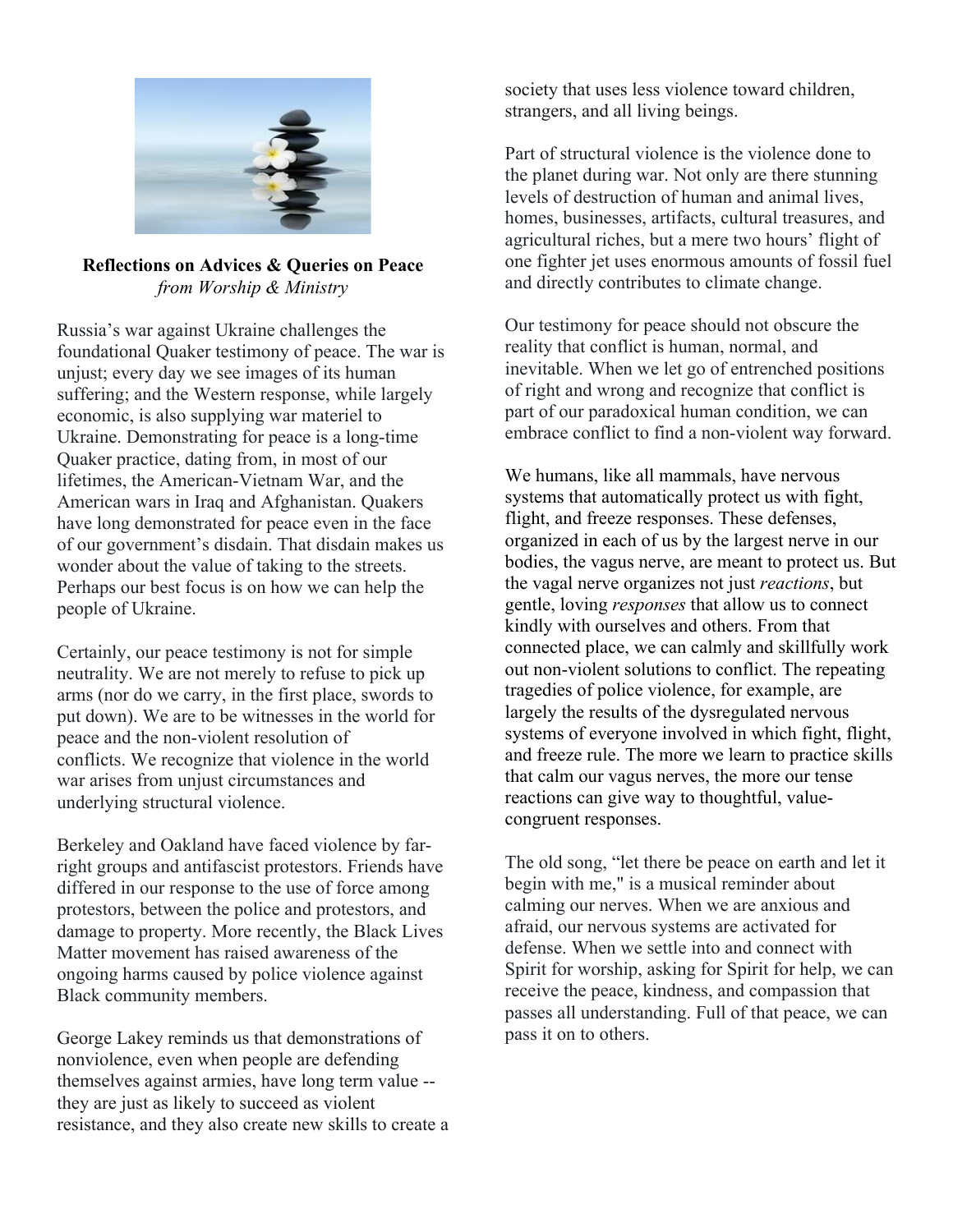## **Pacific Yearly Meeting Report**

*from PacYM Representative Philippa Barron*

Philippa Barron, PYM Rep, and Ragni Larsen-Orta, PYM Observer, together attended the PYM Representative Committee meetings on Saturday, February  $26<sup>th</sup>$  and Saturday, March  $5<sup>th</sup>$ . The topics discussed included the following:

On February  $26<sup>th</sup>$ , there were reports from PYM committees, including a Treasurer's Report, and reports from Finance Committee, Naming Committee, Nominating Committee, Communications Committee, and the Hybrid Exploration Committee.

In addition, the Children's Program Committee, Field Trip Coordinator and Youth Programs Coordinator all gave detailed reports on the state of our Quaker children. One very important learning was that PYM needs more people to volunteer to work with our children, who need to meet in person. Quaker children and teens are not connecting well via Zoom meetings.

The sessions on February  $26<sup>th</sup>$  concluded with Discernment on How to be a Beloved Community.

We reconvened the following Saturday, March  $5<sup>th</sup>$ , and there was participation and additional reporting from the following committees:

Indigenous Concerns Subcommittee, Naming Committee, Peace and Social Order, Nominating Committee (Part II), College Park Quarterly Meeting, Communications Committee (Part II), and the Faith and Practice Revision Committee.

Ultimately, PYM Representative Committee discerned that this year, we should meet in a hybrid manner for Pacific Yearly Meeting. Today, I received the following message from our own Laura Magnani, PYM Presiding Clerk. She summarizes the outcome of Rep Com beautifully:

In this 2022, Pacific Yearly Meeting celebrates 75 years, adding to the many reasons that make this a Jubilee Year. I hope you will consider attending Annual Session this summer (22-27 July), which is being designed for both in-person and online

participation. Join us in-person at Mount Madonna (near Watsonville) or online (via Zoom) to build, together, the Beloved Community. Our pay-as-led model encourages all Friends to attend Annual Session by lightening the financial burden. As an extra incentive for our youth and families to attend, we will not be asking for any financial contribution for Friends under 18. Look for more information in early May as we get ready to open registration for Annual Session.

Ragni and I will continue to bring information to SCM via Business Meeting and announcements on our listserve, as the dates for PYM get closer.

On another note, I wanted to pass on information from Julie Harlow (Davis Meeting), as follows: Friends House Moscow is currently sponsoring a daily Meeting for Worship, opening at 8:45 am PST, holding in the Light all people affected by the current crisis in Ukraine. If you would like to find the link, it is under the Online Worship tab on the very top of the Western Friend website **https://westernfriend.org/quaker-worship-andfellowship-online** A contact person for this is Julie Harlow (Davis Meeting) **fhmus@sbcglobal.net** This meeting is being attended by Quakers from around the world.

### **Camp Woolman/Sierra Friends Center Opens!**

The Director of Camp Woolman of Sierra Friends Center (Raen Thornberry) announced that after being closed for three years due to covid & fire, Camp Woolman in Nevada City will be open this summer! The camp fosters Quaker values through camp traditions. Mornings and evenings include periods of silence, and team-building is emphasized in all activities. Hikes and backpacking trips allow for serene connections with nature (neither campers nor counselors use personal electronics while at camp).

An overnight camp provides opportunities for 9-14 year olds (June 19-July 15), as well as opportunities for 13-17 year olds (July 17-29). Friends are encouraged to serve as counselors. Both young & seasoned adults are encouraged to apply. Camp Woolman operates a shuttle to/from the Bay Area. Learn more at www.woolman.org/camp or contact Raen raen@woolman.org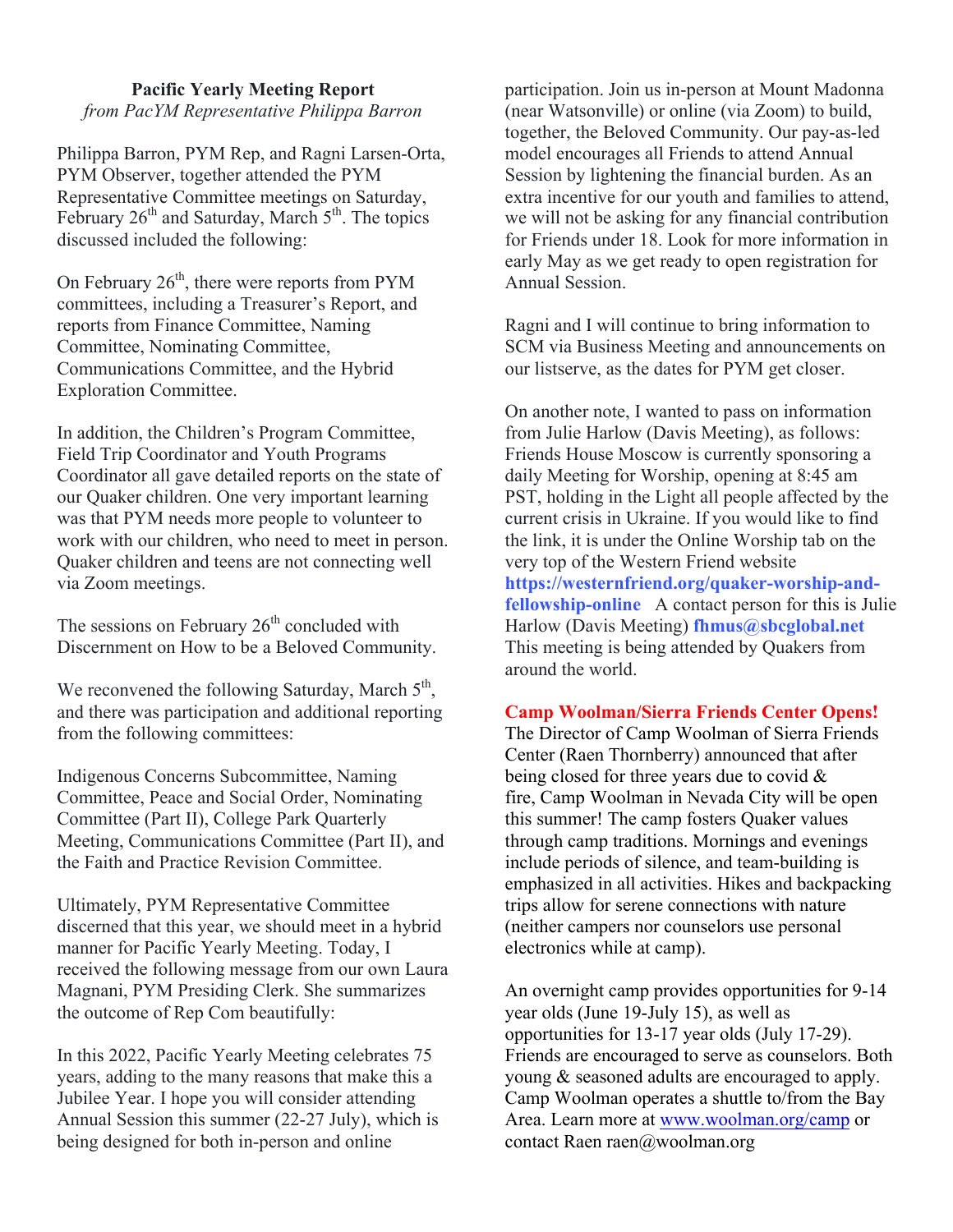## **PROPOSED 2022-2023 SLATE** *from Nominating Committee*

#Positions or individuals with positions followed by a pound sign (#) serve on the Board of Directors of Strawberry Creek Meeting by virtue of their position.

\*When the Meeting returns to gathering in-person, Nominating Committee intends to fully fill the Loaves and Fishes and Facilities committees. \*Individuals whose names are followed by an asterisk (\*) are continuing on that committee. \*Individuals whose positions are followed by an asterisk (\*) are continuing in that position on that committee.

 $\triangle$ Positions followed by a caret  $(\triangle)$  are positions requiring membership in Strawberry Creek Monthly Meeting

## **COMMITTEES**

**Care of the Meeting** (membership in RSoF req'd)

Stephen McNeil\*, Clerk#\*^ Chris Hogness Carl Anderson\* Kathy Barnhart\* Susan Burr\* Leonard Joy\* *\_\_\_\_\_\_\_\_\_\_\_, ex officio*

### **Communications**

Sarah Hawthorne\*, Clerk, newsletter editor\* Amy Dewey\*, web coordinator\* John McCarthy\* **Latin Librarian**, librarian

#### **Events**

Laura Miller\*, Clerk Beth Rodman Phillipa Baron\*

### **Facilities\* (plus reopening working group)**

Erik Wilson\*, Clerk\* Heather Levien Peter Lin\* Dick Strong\* Bob Langfelder Ragni Larson-Orta

**Officers:**

**Clerk of Meeting**#^ Beth Wrightson **Alternate Clerk**#^ Elaine Emily **Recording Clerk**# Paul Jolly\* **Treasurer**#^ Nancy Wilkinson\* **Recorder** Peter Lin\* **Database coordinator** Peter Lin\*

**Representatives: AFSC** David Rutschman\* **Ben Lomond Quaker Ctr** Jay Cash\* **CPQM** Carl Magruder **FCLCA** Rick Herbert **FCNL** Stephen McNeil\* **PacYM Representative** Phillipa Baron **PacYM Observer** Ragni Larson-Orta **PacYM UwN** Shelley Tanenbaum\* **Sierra Friends Center** Cindy Trueblood **Youth Spirit Artworks** Janet Piggins

 $\mathcal{L}_\text{max}$  , we are the set of the set of the set of the set of the set of the set of the set of the set of the set of the set of the set of the set of the set of the set of the set of the set of the set of the set of

**Finance**

 $\frac{1}{2}$ 

Lee Douglas\*, Co-clerk\*#^ Peter Trueblood\*, Co-clerk\*#^ Frank Satterwhite\*

Nancy Wilkinson\*/Treasurer\* *ex officio*

#### **First Day Children's Program**

Josh Gallup\*, Co-Clerk\* Andrea Parriott, Co-Clerk Joyce Samati\* Rhea Farley Em Holmes Ellen Levin\*

#### **Loaves and Fishes\***

Phyllis Malandra\*, co-Clerk\* Susan Black, co-clerk Patricia Dienstfrey\* Ted Dienstfrey\* Cindy Trueblood\* Matthew Trueblood\*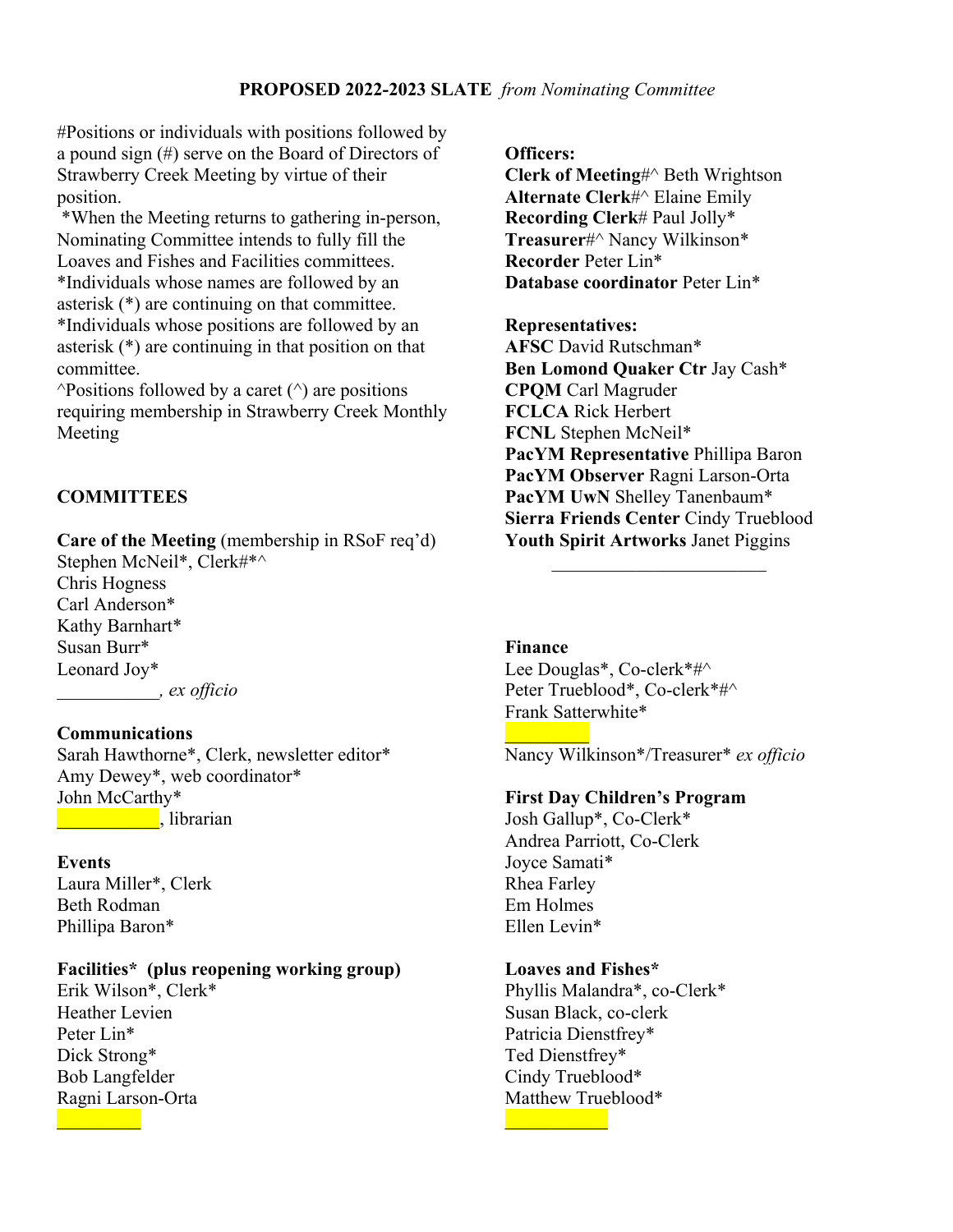## **Mutual Care**

Deborah Marks\*, Co-clerk Margaret Schneider\*, Co-clerk Michelle Bellows\* Charlie Blanchard\* Jay Cash\* Kat Stenstedt\* Barb Tittle\* *\_\_\_\_\_\_\_\_\_\_\_, ex officio*

# **Nominating** (Calendar )

 $\blacksquare$  Co-clerk#^ Barbara Birch, Co-clerk#^ Patricia Dienstfrey\* Josh Gallup\* Laura Miller\* Susan Strong Susan Black Mary White\* Janet Piggins\*

### **Peace, Earthcare, and Social Witness**

Larry Strain\*, Co-clerk\* David Rutschman\*, Co-clerk Avotcja Jiltonilro\* Kris Muller\* Mary White\*  $\frac{1}{2}$ 

*Ex officio*: Reps to AFSC, FCLCA, FCNL, PYM UWN

#### **Worship & Ministry**

 $\frac{1}{2}$ 

Judith Schumacher-Jennings\*, Co-clerk\*^ Janet Piggins, Co-clerk^ Rachel Findley\* Betsy Morris\*  $\frac{1}{2}$ 

*\_\_\_\_\_\_\_\_\_\_\_, ex officio*

## *In times of war and conflict, Quakers show up…*

## **Tom Fox** – **Quaker Peacemaker (1951–2006)**

*"If Jesus and Gandhi are right, then I am asked to risk my life, and if I lose it, to be as forgiving as they were when murdered… Standing firm is a struggle, but I'm willing to keep working at it."*



After twenty years in the Marine Corps Band, Tom Fox was inspired, after the attacks of September 11, 2001, to find some way "to move us out of the darkness and move the world (even if it is only one person) toward the light." An American Quaker, he volunteered in 2004 to join Christian Peacemaker Teams (CPT) on a mission to Iraq.

The aim of CPT is to support human rights and to use its presence, where possible, to minimize violence. The work of Fox's team in Baghdad consisted largely of assisting the families of imprisoned Iraqis. On November 26, 2005, he and three other members of the CPT were kidnapped by members of Al Qaeda. While the other three hostages were rescued, Fox was not. His body was found on March 10, 2006, on a garbage heap in Baghdad.

Just before his abduction, Fox posted a blog in which he addressed the question, "Why are we here?" He wrote: "We are here to stop people, including ourselves, from dehumanizing God's children, no matter how much they dehumanize their own souls."